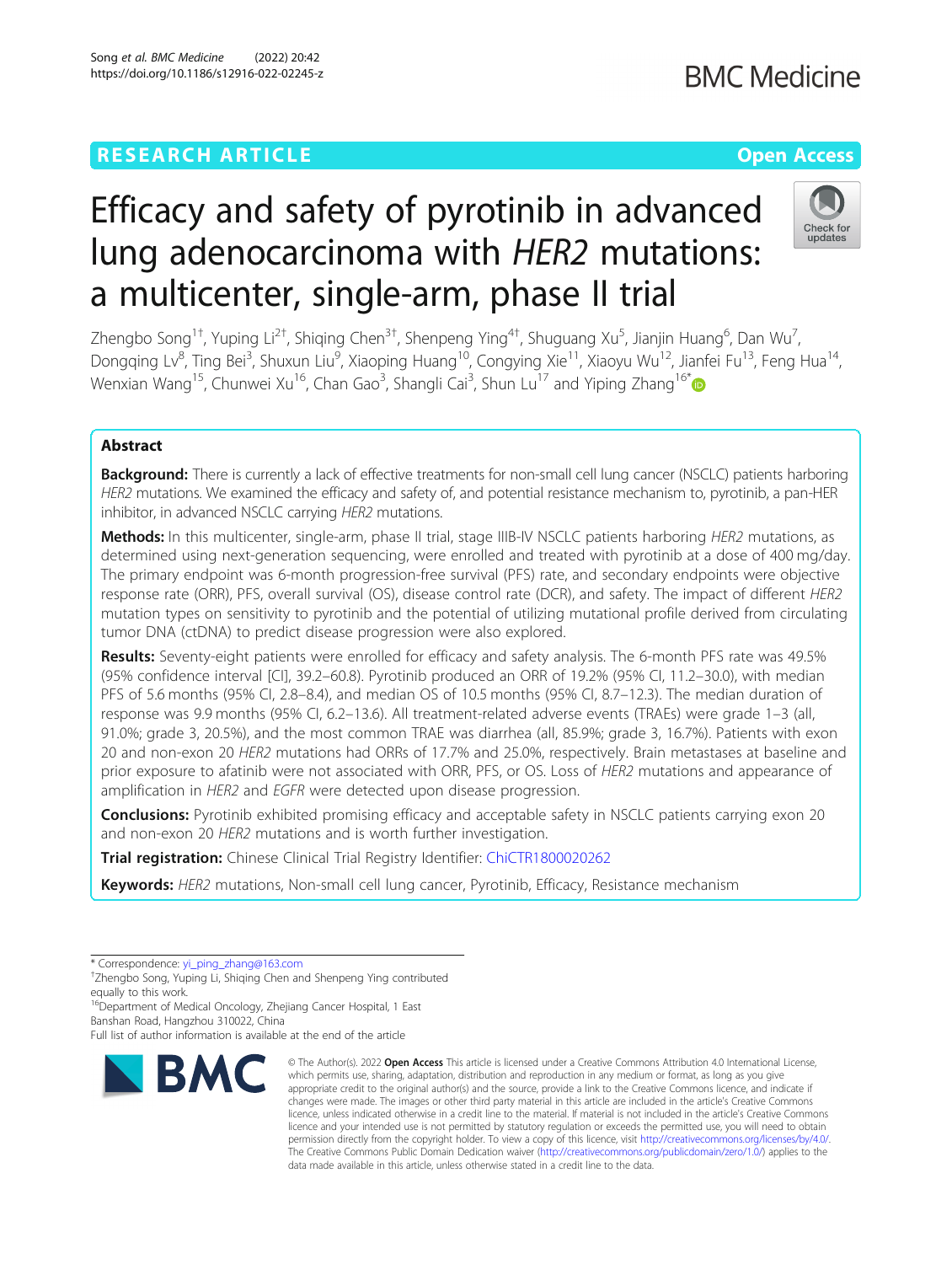## Background

HER2-mutated non-small cell lung cancer (NSCLC) can only obtain limited clinical benefit from targeted therapies such as pan-HER tyrosine kinase inhibitors (TKIs) or TKIs targeting EGFR/HER1 or HER2  $[1-3]$  $[1-3]$  $[1-3]$ . Although adotrastuzumab emtansine (T-DM1) and fam-trastuzumab deruxtecan-nxki (T-DXd) are recommended as treatment options for advanced HER2-mutant NSCLC patients by the National Comprehensive Cancer Network (NCCN) guidelines based on ORRs of  $44\%$  ( $N = 18$ ) and 72.7% ( $N$  $= 11$ ), respectively in advanced HER2-mutant lung adenocarcinomas, these two drugs have not been approved yet for treating this subset of patients  $[4, 5]$  $[4, 5]$  $[4, 5]$ . Chemotherapy remains the current standard-of-care for HER2-mutated NSCLC; however, it typically yields an ORR of 10–43.5% (1st-line, 43.5%; 2nd-line, 10%) and a PFS of 4.3-6 months (1st-line, 6 months; 2nd-line, 4.3 months) [\[6,](#page-8-0) [7](#page-8-0)]. Therefore, there exists an unmet need for effective HER2 targeting therapies to improve patients' outcomes. Multiple NSCLC trials are ongoing to evaluate other novel TKIs, including tarloxotinib (NCT03805841), TAK-788 (NCT02716116), and poziotinib (NCT03318939; NCT04 044170) [\[8](#page-8-0)].

Pyrotinib is an oral, irreversible pan-HER TKI, which has been adopted as the combination partner of capecitabine for treating advanced HER2- positive breast cancer in China [[9\]](#page-8-0). In patient-derived lung cancer xenograft mouse models harboring HER2 exon 20 insertions, pyrotinib demonstrated stronger antitumor activities than T-DM1 or afatinib [[10\]](#page-8-0). In a phase II study  $(N = 60)$  conducted by Zhou C et al., chemotherapy-treated NSCLC patients with HER2 mutations within exon 20 and 19 achieved an ORR of 30% upon pyrotinib, with mPFS of 6.9 months and median overall survival (mOS) of 14.4 months [[11](#page-8-0)]. Evidence regarding efficacy and safety of pyrotinib remains to be confirmed in larger sample sizes, particularly in patients with HER2 mutations outside of exon 20. Moreover, the underlying mechanism of resistance to pyrotinib and its efficacy in patients who had brain metastases and prior exposure to anti-HER2 therapy has not been well elucidated.

The aim of this study was to evaluate the efficacy and safety of pyrotinib in advanced NSCLC patients harboring HER2 mutations. The impact of different HER2 mutation types on sensitivity to pyrotinib, the association between baseline characteristics and response, and the potential of utilizing mutational profile information derived from circulating tumor DNA (ctDNA) to predict disease progression were also explored.

## Methods

## Patients

Patients were recruited at 11 Chinese hospitals from December, 2018 until April, 2020. Patients were enrolled if

they were 18 years or older and had histocytologically confirmed unresectable stage IIIB or IV NSCLC, HER2 mutations as determined using next-generation sequencing (NGS), an Eastern Cooperative Oncology Group (ECOG) performance status (PS) of 0-2, and at least one radiographically measurable lesion per Response Evaluation Criteria in Solid Tumors (RICIST) version 1.1 [\[12](#page-8-0)]. Exclusion criteria included having had undergone surgery, chemotherapy, or radiotherapy for NSCLC within 4 week before the study treatment. Written informed consent was provided by each patient before the onset of any trial-related treatment. The study protocol was approved by each site's institutional review board in accordance with the Declaration of Helsinki and Good Clinical Practice guidelines.

#### Study design and treatment

This is a multi-center, single-arm, phase II trial (Clinical trial registration: ChiCTR1800020262). Pyrotinib was administrated orally at 400 mg/day within 0.5 h after breakfast until intolerable toxicity, disease progression, or discontinuation at the patient's request. In case of intolerable toxicity, the dose of pyrotinib was reduced to 320 mg daily. Depending on sample availability, biopsy tissue sample or blood sample was obtained from each patient at baseline, followed by NGS analysis. Under patients' consents, blood samples were also collected from some patients upon disease progression for NGS analysis.

#### Outcome assessment

The primary end point was 6-month PFS rate, which was defined as the proportion of PFS at 6 months after the first dose of pyrotinib. Secondary endpoints included safety, ORR (the frequency of patients who have had obtained partial response [PR] or complete response [CR] at two consecutive evaluations at least 4 weeks apart), PFS (the time between the first dose of pyrotinib and disease progression or death due to any reason), OS (the time between the first dose of pyrotinib and death due to any reason), and disease control rate (DCR, the frequency of patients who have had achieved a stable disease or PR or CR for  $\geq 6$  weeks before disease progression). Radiological assessment was conducted every six weeks in the first year, and every 9 weeks thereafter. Adverse events were assessed according to the National Cancer Institute Common Terminology Criteria for Adverse Events version 4.0. Upon disease progression, patients were followed up every 3 months until death. Exploratory endpoints included the association between different HER2 mutation types and ORR, PFS, OS, or DCR and the feasibility of using ctDNA to monitor disease progression.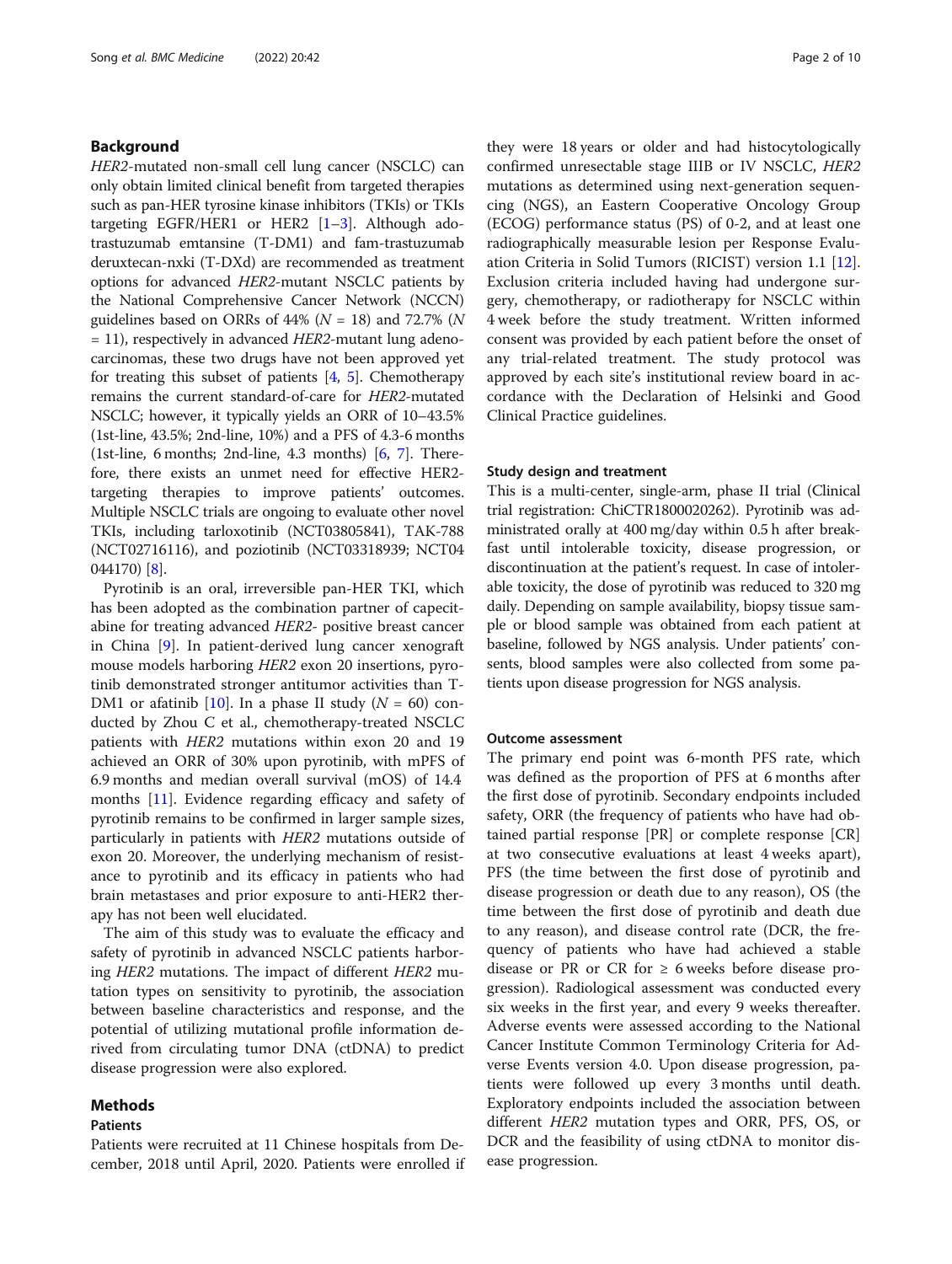#### Next-generation sequencing

Baseline tissue or blood samples were subjected to NGSbased molecular profiling to identify gene aberrations including alterations in the driver genes (EGFR, ALK, ROS1, MET, BRAF, RET, HER2, and KRAS) recommended by NCCN guidelines for NSCLC, while blood samples obtained from patients at disease progression were analyzed using a panel spanning 150 cancer-related genes at 3D Medicines, Inc., a clinical laboratory accredited by the College of American Pathologists (CAP) and certified by the Clinical Laboratory Improvement Amendments (CLIA) laboratory (Additional file [1](#page-7-0): Supplementary Method for NG S[\[13,](#page-8-0) [14\]](#page-8-0), Additional file [2](#page-7-0): Table S1).

## Statistical analysis

According to previous study  $[15, 16]$  $[15, 16]$  $[15, 16]$ , the 6-month progression-free rate of chemotherapy is hypothesized to be 30%, then 67 patients would provide 80% power to detect a 6-month progression-free rate of 45% at 5% alpha level. A total of 75 patients would need to be enrolled with the consideration of a dropout rate of 10%.

All statistical analyses were performed using the SPSS statistical software (version 20.0) and GraphPad prism (version 7). PFS and OS were estimated using Kaplan-Meier curves, with  $P$  value determined by a log-rank test. The difference in ORR and DCR between different groups were analyzed using the Fisher's exact test. Cox regression was applied for calculating hazard ratio (HR) and 95% confidence intervals (CIs). A two-tailed  $P < 0.05$ was defined as statistically significant.

## Results

## Patients

Between December, 2018 and April, 2020, 80 patients with HER2 mutations were screened for eligibility. Two patients were excluded for withdrawing informed consents before study treatment; hence, a total of 78 patients were enrolled in this study and were included in the efficacy and safety analyses (Fig. 1). As data cut-off (December 30, 2020), the median duration of follow-up time was 10.5 months (range, 1.0–21.4 months). A total of 19 patients were still on treatment and 59 patients discontinued treatment, among which 50 for disease



study treatment for disease progression and intolerable adverse effect. The remaining 19 patients continued to receive pyrotinib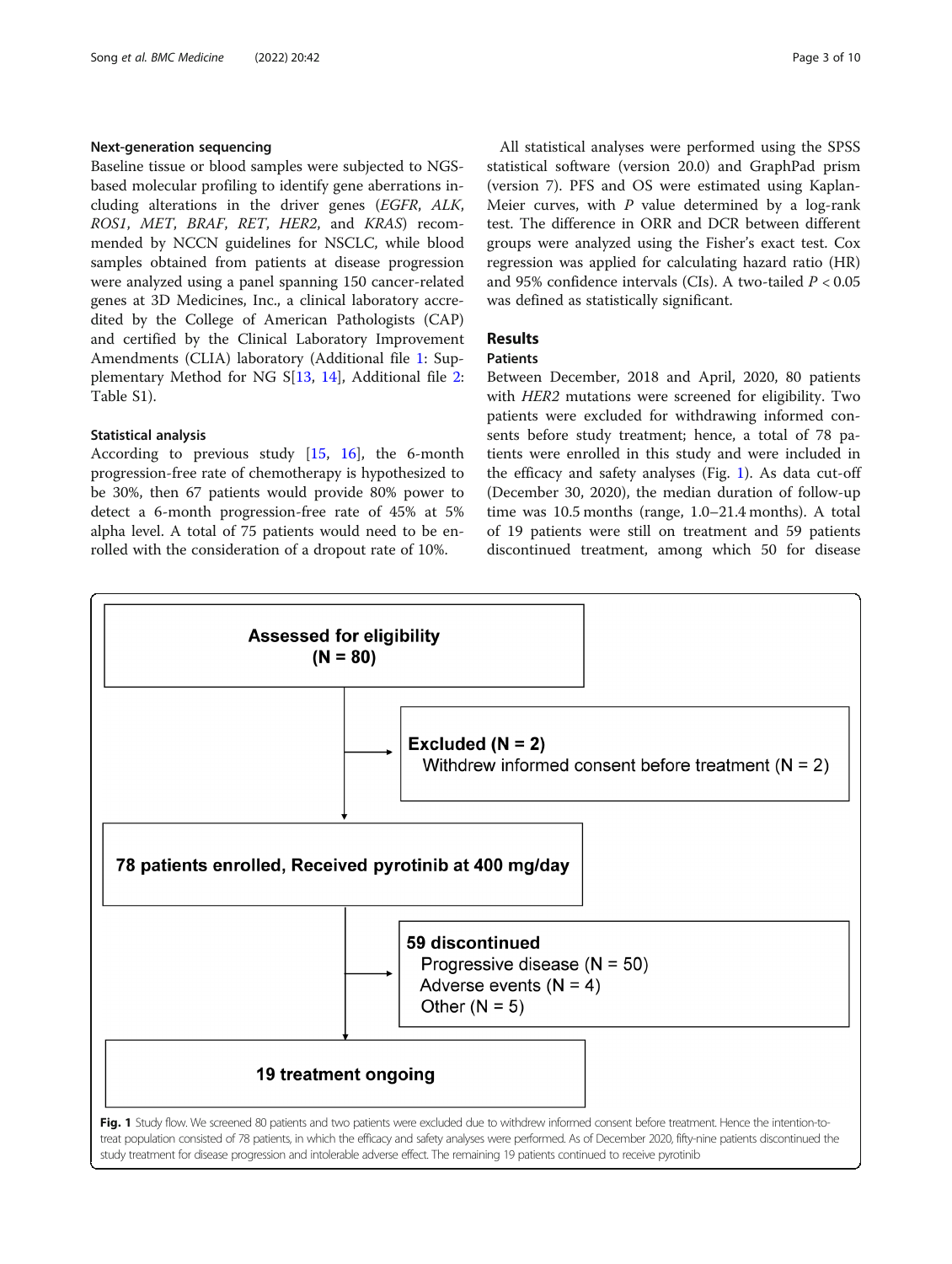progression, 4 for intolerable adverse events, and the rest for other reasons.

Baseline characteristics were summarized in Table 1. The median age of the 78 patients was 62 years (range, 31–85 years). All patients had stage IV adenocarcinoma and 20 (25.6%) had brain metastases. Seven patients (9.0%) had an ECOG PS of 2 and the rest were 0–1. Most patients were non-smokers (65.4%). Twenty-one

Table 1 Baseline characteristics

Characteristics<sup>1</sup>

| Characteristic                  |                      |             |
|---------------------------------|----------------------|-------------|
| Age, years                      |                      |             |
|                                 | Median (range)       | $62(31-85)$ |
| Sex, n (%)                      |                      |             |
|                                 | Male                 | 37 (47.4)   |
|                                 | Female               | 41 (52.6)   |
| ECOG performance status, n (%)  |                      |             |
|                                 | $\overline{0}$       | 15 (19.2)   |
|                                 | 1                    | 56 (71.8)   |
|                                 | $\overline{2}$       | 7(9.0)      |
| Histology, n (%)                |                      |             |
|                                 | Adenocarcinoma       | 78 (100)    |
| Stage, n (%)                    |                      |             |
|                                 | $\mathsf{IV}$        | 78 (100)    |
| Brain metastases, n (%)         |                      |             |
|                                 | No                   | 58 (74.4)   |
|                                 | Yes                  | 20 (25.6)   |
| Smoking status, n (%)           |                      |             |
|                                 | Former               | 22 (28.2)   |
|                                 | Never                | 51 (65.4)   |
|                                 | Unknown              | 5(6.4)      |
| EGFR mutation status, n (%)     |                      |             |
|                                 | Positive             | 6(7.7)      |
|                                 | Negative             | 72 (92.3)   |
| ALK fusion status, n (%)        |                      |             |
|                                 | Positive             | $\Omega$    |
|                                 | Negative             | 78 (100)    |
| Pyrotinib treatment line, n (%) |                      |             |
|                                 | 1                    | 23 (29.5)   |
|                                 | $\overline{2}$       | 15 (19.2)   |
|                                 | $\geq$ 3             | 40 (51.3)   |
| Previous afatinib therapy       |                      |             |
|                                 | Yes                  | 21 (26.9)   |
|                                 | No                   | 57 (73.1)   |
| HER2 mutation, n (%)            |                      |             |
|                                 | Exon 20 mutation     | 62 (79.5)   |
|                                 | Non-exon 20 mutation | 16 (20.5)   |

ECOG Eastern Cooperative Oncology Group

patients had a prior exposure to afatinib (first-line,  $N =$ 3; second-line or higher,  $N = 18$ ). The majority of the patients received pyrotinib in the second-line or higher (first-line, 29.5%; second-line or higher, 70.5%). Among the enrolled patients, 62 carried HER2 exon 20 mutations (79.5%) while the other 16 patients (20.5%) harbored mutations outside of exon 20. Of the 62 patients carrying exon 20 mutations, 42 and 11 patients had Y772\_A775dup and G776delinsVC, respectively, and 9 carried other types of exon 20 mutations. Among the 78 patients, two patients harbored  $\geq$  two HER2 mutations. A total of 81 HER2 mutations were detected at baseline, 73 fell in the kinase domain, three were in the transmembrane domain (TMD), three in extracellular domain, and the other two in other region of the coding region (Additional file [2:](#page-7-0) Fig. S1). HER2 mutation types identified at baseline were summarized in Additional file [2:](#page-7-0) Table S2.

#### **Efficacy**

As of December, 2020, the median duration of drug exposure was 5.6 months. A total of 50 PFS events and 40 deaths had occurred. The 6-month PFS rate was 49.5% (95% CI, 39.2–60.8%, Fig. [2](#page-4-0)). The 12-month PFS and OS rates were 28.4% and 38.6%, respectively. The mPFS and mOS were 5.6 months (95% CI, 2.8–8.4 months) and 10.5 months (95% CI, 8.7–12.3 months), respectively. Overall, 15 patients had a PR, for an ORR of 19.2% (15/ 78; 95% CI, 11.2–30.0%), including 11 patients with HER2 mutations in exon 20, three in exon 19, and one in exon 17 (Table [2,](#page-4-0) Fig. [3](#page-5-0)). The median duration of response was 9.9 months (95% CI, 6.2–13.6 months), and the disease control rate was 74.4% (58 of 78; 95% CI, 63.2–83.6%). Of these 15 patients who responded to pyrotinib, seven received pyrotinib as the first-line treatment, two were previously treated with afatinib, and three had brain metastases. All these 15 patients had a PS score of 0–1.

When patients were stratified by baseline characteristics into comparison groups, we found that patients with a PS score of 2 displayed significantly worse OS than those with a PS score of 0–1 (mOS, 10.7 vs. 6.1 months; HR, 0.28; 95% CI, 0.11-0.75;  $P = 0.007$ ) (Additional file [2:](#page-7-0) Fig. S2). The ORRs of patients who received pyrotinib in the first-line and secondary-line or higher were 30.4% and 14.5%, respectively (Additional file [2](#page-7-0): Fig. S3). No significant difference in PFS or OS was observed among patients who received pyrotinib as the first-line treatment and those receiving pyrotinib in the secondary-line or higher setting (mPFS, 8.9 vs. 4.0 months; HR, 0.63; 95% CI, 0.33–1.18;  $P = 0.144$ ; OS = 12.5 vs. 8.7 months; HR, 0.58; 95% CI, 0.28–1.18; P = 0.125) (Additional file [2:](#page-7-0) Fig. S4). The brain metastases at baseline and prior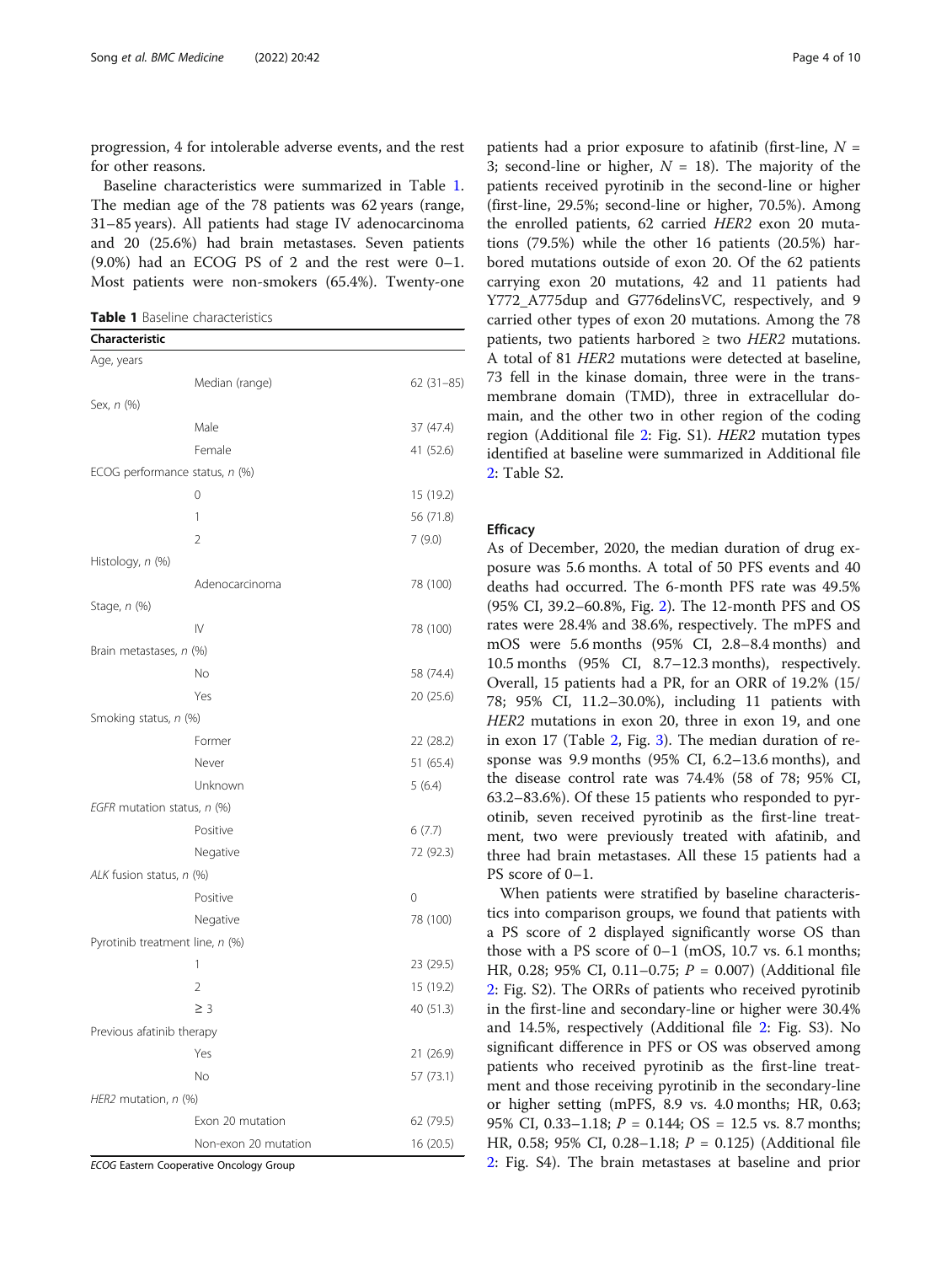

<span id="page-4-0"></span>

exposure to afatinib were not significantly associated with ORR, PFS, or OS (Additional file [2:](#page-7-0) Fig. S2-Fig. S4).

Upon dissection by HER2 mutation types, the 62 patients harboring exon 20 mutations showed an ORR of 17.7% (95% CI, 9.2–29.5%) (Additional file [2:](#page-7-0) Fig. S3, Table S3). The ORRs for the patients harboring Y772\_ A775duplication, G776delinsVC, and other exon 20 mutations were 23.8% (95% CI, 12.1–39.5), 0.0% (95% CI, 0–28.5), and 11.1% (95% CI, 0.3–48.3), respectively. It was noteworthy that the ORR of the patients with nonexon 20 mutations reached 25.0%, which was comparable as seen in the patients harboring exon 20 mutations (25.0% vs. 17.7%;  $P = 0.495$ ). Particularly, among the six patients with exon 19 mutations, three achieved PR, reaching an ORR to 50%. Of these three PR patients

Table 2 Clinical response to pyrotinib in NSCLC patients with HER2 mutation

| Variable                              |                   |
|---------------------------------------|-------------------|
| Best response, n (%)                  |                   |
| Partial response                      | 15 (19.2)         |
| Stable disease                        | 43 (55.1)         |
| Progressive disease                   | 20(25.6)          |
| Objective response rate, % (95% CI)   | 19.2 (11.2-30.0)  |
| Disease control rate, % (95% CI)      | 74.4 (63.2–83.6)  |
| Duration of response, median (95% CI) | $9.9(6.2 - 13.6)$ |
| Progression-free survival             |                   |
| Events, $n$ (%)                       | 50 (64.1)         |
| Median, months (95% CI)               | $5.6(2.8-8.4)$    |
| Overall survival                      |                   |
| Events, $n$ $(\%)$                    | 40 (51.3)         |
| Median, months (95% CI)               | $10.5(8.7-12.3)$  |
| Class Calvage Consultation            |                   |

CI confidence interval

carrying exon 19 mutations, two were treated with pyrotinib as first-line treatment. In addition, among the three patients with TMD mutations, the two patients carrying V658E substitution showed PFS of 2.9–5.6 months and OS of 5.3–5.6 months, while the patient harboring I655V had PFS and OS of 0.8 and 1.13 months, respectively (data not shown). No significant differences in PFS or OS were observed between patients who had exon 20 and non-exon 20 mutations (Additional file [2](#page-7-0): Fig. S5).

Patients harboring co-mutations in driver genes such as EGFR, KRAS, BRAF, and ROS1 at baseline exhibited similar ORR (30.0% vs. 17.6%,  $P = 0.434$ ) and mPFS (3.0 vs. 6.7 months;  $P = 0.294$ ) to and a poorer mOS (6.8 vs. 11.0 months;  $P = 0.017$ ) than their wildtype counterparts (Additional file [2](#page-7-0): Fig. S3, Fig. S6). Patients with EGFR mutations had numerically inferior clinical outcomes than the EGFR-wild-type patients (ORR, 0 vs. 20.8%,  $P = 0.590$ ; PFS, 3 vs. 6.4 months,  $P = 0.185$ ). No difference was seen in ORR  $(19.4\% \text{ vs. } 16.7\%; P = 1.000), PFS (5.4 \text{ vs. } 14.0 \text{ months};$  $P = 0.421$ , or OS (10.5 vs. NR months;  $P = 0.558$ ) between patients without and with HER2 copy number amplification (CNA) at baseline (Additional file [2](#page-7-0): Fig. S3, Fig. S6).

#### Safety

Treatment-related adverse events (TRAEs) of any grade occurred in 71 of 78 patients (91.0%), most of which were grade 1 or 2 (Table [3\)](#page-5-0). Diarrhea was the most common TRAE (85.9%), followed by fatigue (57.7%), anemia (35.9%), dizziness (33.3%), decreased appetite (32.1%), hand-foot syndrome (32.1%), and nausea (32.1%). Sixteen patients suffered from grade 3 TRAEs (20.5%), including 13 diarrhea (16.7%), 2 anemia (2.6%), and 1 fatigue (1.3%). No grade 4 or higher TRAEs were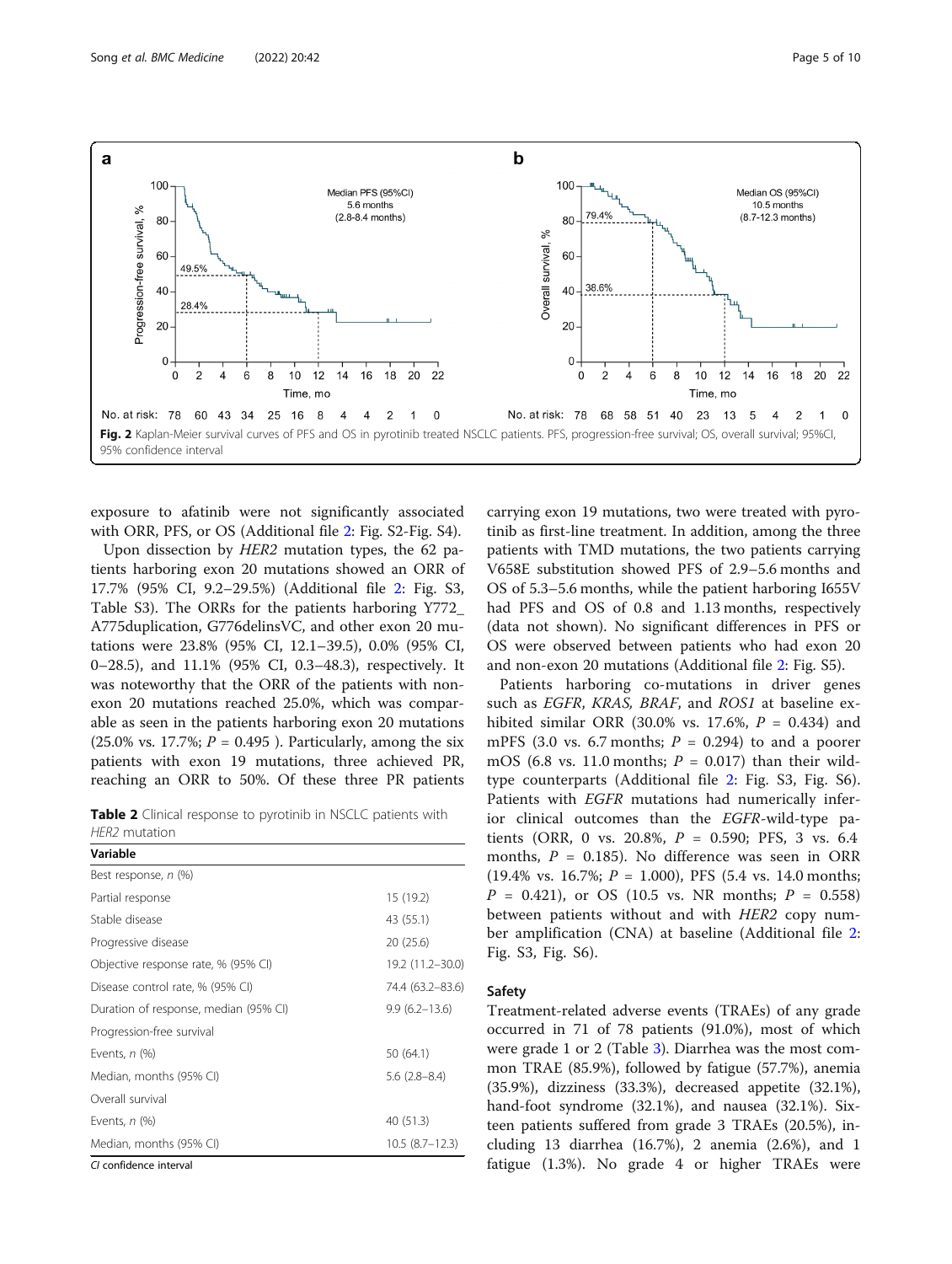<span id="page-5-0"></span>

observed. Four patients discontinued treatment as a result of TRAEs, two for grade 3 diarrhea, one for grade 2 fatigue, and one for grade 2 decreased appetite, nausea, and vomiting. Two patients had a dose reduction due to intolerable toxicity.

## Table 3 Treatment-related adverse events

| Adverse event                       | Pyrotinib ( $n = 78$ ), $n$ (%) |                    |                               |         |  |
|-------------------------------------|---------------------------------|--------------------|-------------------------------|---------|--|
|                                     | <b>All Grades</b>               | Grade 1            | Grade 2                       | Grade 3 |  |
| Any                                 | 71 (91.0)                       |                    | 70 (89.7) 45 (57.7) 16 (20.5) |         |  |
| Occurring in $\geq$ 10% of patients |                                 |                    |                               |         |  |
| Diarrhea                            | 67 (85.9)                       |                    | 25 (32.1) 29 (37.2) 13 (16.7) |         |  |
| Fatique                             | 45 (57.7)                       | 39 (50.0)          | 5(6.4)                        | 1(1.3)  |  |
| Anemia                              | 28 (35.9)                       |                    | 18 (23.1) 8 (10.3)            | 2(2.6)  |  |
| Dizziness                           | 26 (33.3)                       | 25(32.1) 1(1.3)    |                               |         |  |
| Decreased appetite                  | 25 (32.1)                       | $22(28.2)$ 3 (3.8) |                               |         |  |
| Hand-foot syndrome                  | 25 (32.1)                       | $22(28.2)$ 3 (3.8) |                               |         |  |
| Nausea                              | 25 (32.1)                       | 24(30.8) 1(1.3)    |                               |         |  |
| WBC decreased                       | 19 (24.4)                       | 13(16.7) 6(7.7)    |                               |         |  |
| Blood creatinine increased          | 19 (24.4)                       | 19 (24.4)          |                               |         |  |
| Cough                               | 18 (23.1)                       | 18(23.1)           |                               |         |  |
| ALT increased                       | 17 (21.8)                       | 17(21.8)           |                               |         |  |
| Vomiting                            | 16 (20.5)                       | $13(16.7)$ 3 (3.8) |                               |         |  |
| Headache                            | 16(20.5)                        | 16(20.5)           |                               |         |  |
| AST increased                       | 15 (19.2)                       | 15 (19.2)          |                               |         |  |
| Hypokalemia                         | 14 (17.9)                       | 14 (17.9)          |                               |         |  |
| Weight decreased                    | 12 (15.4)                       | 11(14.1) 1(1.3)    |                               |         |  |
| Pain                                | 12 (15.4)                       | 12 (15.4)          |                               |         |  |
| Hyponatremia                        | 11(14.1)                        | 11(14.1)           |                               |         |  |
| Chest distress                      | 10(12.8)                        | 9 (11.5)           | 1(1.3)                        |         |  |

ALT alanine aminotransferase, AST aspartate aminotransferase, WBC white blood cell

\*No grade 4 or higher adverse events occurred

## Feasibility of using ctDNA to monitor disease progression upon pyrotinib treatment

Of the 78 patients in the analysis cohort, twelve patients who acquired resistance to pyrotinib had blood samples available both at baseline and upon disease progression. These blood samples were subjected to NGS analysis to monitor disease progression. Concurrent HER2 CNA and EGFR CNA, which were not presented at baseline blood samples, were detected from two patients upon PD, suggesting that co-occurrence of HER2 CNA and EGFR CNA may have played a role in resistance to pyrotinib. One of these two patients' representative CT images captured at baseline, best response, and PD are shown in Additional file [2:](#page-7-0) Fig. S7. Another four patients had a loss of HER2 mutation upon PD, rending it rational to speculate that the loss of HER2 mutations may confer resistance to pyrotinib. In addition, appearance of EGFR (p.E330K), KRAS (p.G12D), MET CNA, and BRAF CNA were also detected in three patients at PD (Additional file [2:](#page-7-0) Table S4). Since KRAS and BRAF are both downstream of HER2 in the RAS/RAF signaling pathway, our results suggested that gene alterations in the RAS/RAF pathway may serve as a potential mechanism of resistance to pyrotinib.

### **Discussion**

HER2 mutations are rarely observed in NSCLC. There exists little evidence regarding effective treatment of NSCLC patients with HER2 mutations, especially those with non-exon 20 mutations. Herein, we reported the effect of pyrotinib in 78 advanced lung adenocarcinoma patients harboring different types of HER2 mutations. In the total population, pyrotinib produced 6-month PFS rate of 49.5%, mPFS of 5.6 months, mOS of 10.5 months, and ORR of 19.2%. In line with previous studies, the most common TRAE was diarrhea, and grade 3 diarrhea occurred in 16.7% of the patients. Among patients with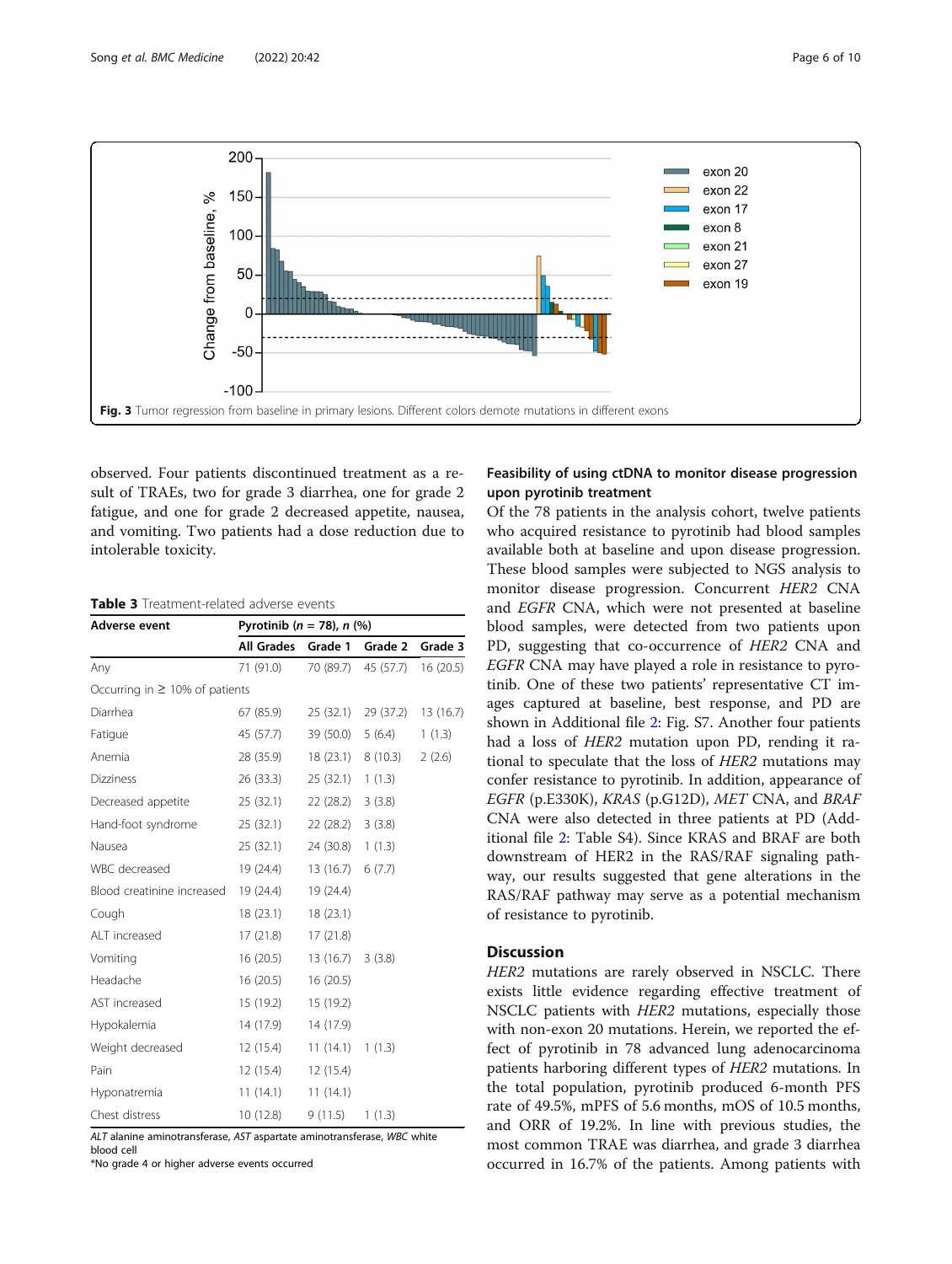HER2 mutations in different exons, patients harboring non-exon 20 aberrations achieved comparable ORR than those with exon 20 mutations. Patients who had brain metastases and prior exposure to anti-HER therapy could benefit from pyrotinib. Moreover, loss of HER2 mutations, appearance of HER2 amplification, and aberrations in EGFR, MET, KRAS, and BRAF were detected upon disease progression, suggesting their potential roles in the resistance to pyrotinib.

Chemotherapy, the current standard treatment for advanced NSCLC patients with HER2 mutations, typically elicits an ORR of 10% and an mPFS of 4.3 months in a second-line setting (6). TKIs targeting HER2 or pan-HER have been investigated for treating HER2-mutated lung cancer patients. However, afatinib, neratinib, and dacomitinib only elicited ORR of 7.7%, 3.8%, and 12% [[1](#page-8-0)–[3](#page-8-0)]. The ORRs upon T-DM1 and T-DXd treatment could reach up to 44% (8/18) and 72.7% (8/11), respectively [\[4,](#page-8-0) [5](#page-8-0)]. The mPFS of T-DM1-treated NSCLC patients as previously reported was 5.0 months, which was similar to that observed in the present study (5.0 vs. 5.6 months). Most recently, the results of the phase II study DESTINY-Lung trial were released in which T-DXd showed an ORR of 55% (50/91) and mPFS of 8.2 months in patients with previously treated NSCLC with HER2 mutation [\[17\]](#page-8-0). Albeit encouraging anti-tumor activity, grade 4 and 5 TRAEs occurred upon T-DXd, whereas in our study, no grade 4 or 5 TRAEs were observed, suggesting that pyrotinib is safer than T-DXd [\[5,](#page-8-0) [17\]](#page-8-0). Poziotinib, another promising anti-HER2 TKI, has exhibited an ORR of 42% in HER2-mutated NSCLC patients ( $N = 12$ ), causing grade 3 or 4 AEs in 66.7% of the patients  $[18]$  $[18]$  $[18]$ .

Treatment of HER2-mutated NSCLC with pyrotinib has been previously reported. In phase II trials conducted by Wang Y et al. and Zhou C et al., treatment with pyrotinib was associated with ORRs of 53.3% and 30%, and mPFSs of 6.4 months and 6.9 months in cohorts of 15 and 60 HER-mutated advanced NSCLC patients [[10](#page-8-0), [11\]](#page-8-0). Both studies reported better efficacy than our observations (ORR, 19.2%; PFS, 5.6 months). This could have been explained by the fact that our study enrolled patients with a PS score of 2 (7/78, 9%) whereas Zhou C's study only included patients with a PS score of 0–1. A higher percentage of patients in our cohort had brain metastases at baseline (25.6% vs. 20%) and more patients received pyrotinib in the third line or higher (51.3% vs. 41.6%) than in their study. In addition, patients who had prior exposure to HER2-targeted drugs were also included in our study. Of note, the duration of response in the present study was 9.9 months, which was longer than 6.9 months documented in Zhou C's study.

The sensitivities to anti-HER2 TKIs in patients bearing different HER2 mutations were also distinct. In patients with HER2-mutated NSCLC, the major HER2 mutation

type was exon 20 insertions, occurring in 1.5% of NSCL C and accounting for 90% of all NSCLC with HER2 mutations [\[19](#page-8-0)–[22\]](#page-9-0). Previous studies have been mainly focusing on these insertions. Two prospective studies investigating pyrotinib employed the ADx HER2 Mutation Detection Kit for HER2 genotyping, which only allows for detection of exon 20 and 19 mutations [\[10](#page-8-0), [11](#page-8-0)]. In our study, we utilized NGS to detect HER2 mutations, which was capable of identifying mutations outside of exons 20 and 19. Indeed, patients carrying mutations outside of exon 20 were also able to benefit from pyrotinib. A numerically higher ORR was observed among patients carrying non-exon 20 mutations, especially those carrying exon 19 mutations. These observations were consistent with previous findings that HER2 exon 20 insertions are less sensitive to currently available TKIs than mutations in other exons, potentially due to the structural difference of mutant in this exon from in others [\[19](#page-8-0)]. HER2 exon 20 insertions primarily affected two structural regions: the αC- helix, comprising residues 770–774, and the loop region at residues 775–783 [[20,](#page-8-0) [21](#page-9-0), [23](#page-9-0)]. Structure-based comparison of behaviors between these variant types needs to be further studied.

Patients with HER2 exon 20 mutation Y772\_A775dup, the most common HER2 mutation in NSCLC, failed to respond to afatinib and dacomitinib as reported [\[1](#page-8-0), [24](#page-9-0), [25\]](#page-9-0). Surprisingly, pyrotinib produced an ORR and a DCR of 23.8% and 78.6%, respectively, in 42 patients harboring Y772\_A775dup in our study [[24,](#page-9-0) [25\]](#page-9-0). Consistent with the results of Zhou C's study, although none of the 11 patients carrying G776delinsVC achieved PR in our study, the DCR of this subset reached 63.6%, which was similar to that of the other mutation types  $[11]$  $[11]$ . Clinical efficacy regarding anti-HER2 TKIs has been poorly investigated in patients with HER2 TMD mutations [[26,](#page-9-0) [27](#page-9-0)]. In our study, three patients harbored HER2 TMD, including two with V659E and one with I655V. The PFS and OS of the patients with V659E was 2.9–5.6 months and 5.3–5.6 months, respectively. The other patient bearing I655V, however, experienced PD three weeks after initiation of pyrotinib. Collectively, our results revealed variable efficacy of pyrotinib in NSCLC patients with different HER2 mutations and warrant further validation in larger randomized clinical trials.

Another point to be noted was the monitoring of acquired resistance to pyrotinib by using blood sample profiling, highlighting the importance of liquid biopsy in this setting. In this study, we also explored potential resistance mechanisms underlying disease progression upon pyrotinib. HER2 CNA was identified from two patients upon PD, consistent with a previous report that HER2 CNA conferred resistance to anti-HER2 TKIs in HER2-mutated NSCLC patients [[28\]](#page-9-0). Of note, *EGFR* CNA was also detected from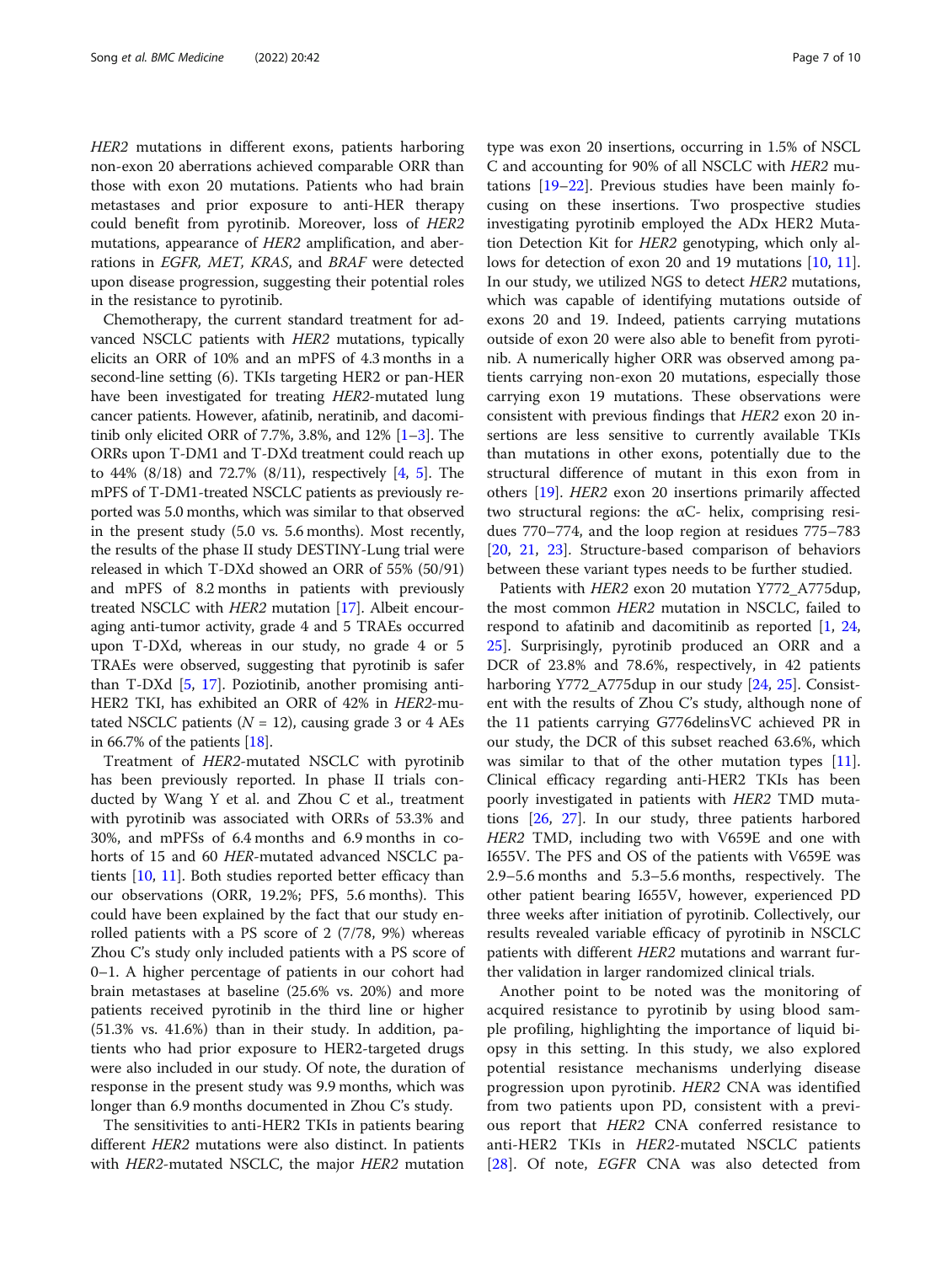<span id="page-7-0"></span>these two patients upon PD, indicating the concurrent HER2 CNA and EGFR CNA may engender resistance to pyrotinib. In another four PD patients, HER2 mutation, which existed at baseline, was not detected from the blood sample at PD, rending it rational to speculate that the loss of HER2 mutations may engender resistance to pyrotinib as well. In addition, MET CNA, KRAS (p.G12D), BRAF CNA, and EGFR (p.E330K) were also detected from patients at PD. MET CNA has been reported to be associated with resistance to anti-HER2 TKIs in EGFR-mutant NSCL C, HER2-amplified breast cancer, and HER2-mutated NSCLC [[28](#page-9-0)–[30](#page-9-0)]. Based on these results, we propose that strategies combining pyrotinib and EGFR TKI or other TKIs targeting the above alternations might be a potential treatment option to vanquish resistance or potentiate the antitumor activities in treating this subset of patients.

Indeed, Rolfo C et al. summarized a series of novel agents that has potential against HER2-mutated NSCL C [\[8](#page-8-0)]. Interestingly, the combinational treatment of a pan-HER inhibitor (neratinib) and T-DM1 or T-DXd induced a superior activity compared with T-DM1 alone [\[31\]](#page-9-0). Similarly, preclinical studies revealed that the novel pan-HER TKI poziotinib could up-regulate HER2 cell-surface expression and increase the activity of T-DM1 in tumors with HER2-mutation [[32\]](#page-9-0). In addition, Bob T. Li et al. reported that the combination of T-DM1 and irreversible pan-HER inhibitors (neratinib or afatinib) could enhance the duration of the responses in HER2-altered lung cancers [\[31](#page-9-0)]. Pyrotinib is an irreversible pan-HER inhibitor, also presenting promising activity in HER2-mutated NSCLC as observed in our study. Part of data of this trial (ChiCTR1800020262) was published recently which has shown the efficacy of pyrotinib in NSCLC patients with HER2 amplification (6-month PFS rate: 51.9%, ORR: 22.2%, mPFS: 6.3 months, mOS: 12.5 months) [\[33](#page-9-0)]. Therefore, a combination of T-DM1/T-DXd and pyrotinib may become a potentially effective therapy for these HER2-altered patients. These results indicate that combining T-DM1/T-DXd and anti-HER2 TKI might be a potential treatment option to increase antitumor activity or conquer resistance to targeted therapies. The above proposals are a ray of hope shining the future of patients with HER2 alternations.

Despite being the largest prospective study investigating pyrotinib effects in NSCLC, our study is still limited by the small sample size due to the low prevalence of HER2 mutations in NSCLC. Second, comparison with chemotherapy or other targeted therapies was not feasible due to a lack of control arm. The findings of the current study should be examined in larger randomized clinical trials.

### **Conclusions**

Pyrotinib exhibited promising efficacy and acceptable safety in treating NSCLC patients with both exon 20 and non-exon 20 HER2 mutations.

#### Abbreviations

CAP: College of American Pathologists; CI: Confidence interval; CLIA: Clinical laboratory improvement amendments; CNA: Copy number amplification; CR: Complete response; ctDNA: Circulating tumor DNA; DCR: Disease control rate; ECOG: Eastern Cooperative Oncology Group; HER2: Human epidermal growth factor receptor 2; HR: Hazard ratio; NCCN: National comprehensive cancer network; NGS: Next-generation sequencing; NSCLC: Non-small cell lung cancer; ORR: Objective response rate; OS: Overall survival; PFS: Progression-free survival; PR: Partial response; PS: Performance status; RICIST: Response evaluation criteria in solid tumors; T-DM1: Ado-trastuzumab emtansine; T-DXd: Fam-trastuzumab deruxtecan-nxki; TKI: Tyrosine kinase inhibitor; TMD: Transmembrane domain; TRAE: Treatment-related adverse event

#### Supplementary Information

The online version contains supplementary material available at [https://doi.](https://doi.org/10.1186/s12916-022-02245-z) [org/10.1186/s12916-022-02245-z](https://doi.org/10.1186/s12916-022-02245-z).

#### Additional file 1: Supplementary Methods.

Additional file 2: Table S1-S4., Figure S1-S7. Table S1. List of genes in the 3DMed 150-gene panel. Table S2. HER2 mutations identified at baseline. Table S3. Clinical response to pyrotinib according to different HER2 mutation types. Table S4. The detected molecular alterations at baseline and progression. Fig. S1. HER2 mutational map at baseline. Green: receptor L domain; red: furin-like cysteine rich region; blue: growth factor receptor domain IV; yellow: protein tyrosine kinase. Fig. S2. Survival curves of pyrotinib treated HER2-mutated NSCLC patients according to baseline characteristics. (A, B) progression-free survival (PFS) and overall survival (OS) according to the ECOG performance status. PS represents ECOG performance score. (C, D) PFS and OS of pyrotinib treated patients with or without brain metastasis. mPFS, median progression-free survival; mOS, median overall survival; HR, hazard ratio; 95%CI, 95% confidence interval. Fig. S3 Objective response rate in pre-specific subgroups. Fig. **S4** Survival curves of NSCLC patients treated with pyrotinib according to previous treatment. (A, B) progression-free survival (PFS) and overall survival (OS) according to the treatment lines of pyrotinib. (C, D) PFS and OS of patients according to the prior exposures to afatinib. mPFS, median progression-free survival; mOS, median overall survival; HR, hazard ratio; 95%CI, 95% confidence interval. Fig. S5 Survival curves of pyrotinib treated NSCLC patients with different HER2 mutation. mPFS, median progression-free survival; mOS, median overall survival; HR, hazard ratio; 95%CI, 95% confidence interval. Fig. S6 Survival curves of pyrotinib treated HER2-mutated NSCLC patients according to molecular characteristics. (A, B) progression-free survival and overall survival according to HER2 amplification. (C, D) PFS and OS of pyrotinib treated patients according to the occurrence of co-mutations in other driver genes. mPFS, median progression-free survival; mOS, median overall survival; HR, hazard ratio; 95%CI, 95% confidence interval. Fig. S7 Pyrotinib resistance in a patient with HER2 and EGFR amplification. CT scans were performed at baseline (2 weeks before starting pyrotinib), best response (2 months after starting pyrotinib) and disease progression (7 months after starting pyrotinib), respectively. Mm, millimeter.

#### Acknowledgements

Pyrotinib was supplied by Jiangsu Hengrui Medicine Co, Ltd, Jiangsu, China. We would like to thank all the participating patients, their families and caregivers.

#### Authors' contributions

ZS, YL, SC1, and SY contributed equally to this study as co-first authors. YZ has full access to all of the data in the study and takes responsibility for the integrity of the data and the accuracy of the data analysis. Study concept and design: YZ, ZS, YL, SC1, and SY. Data acquisition, analysis: ZS, YL, SC1, SY,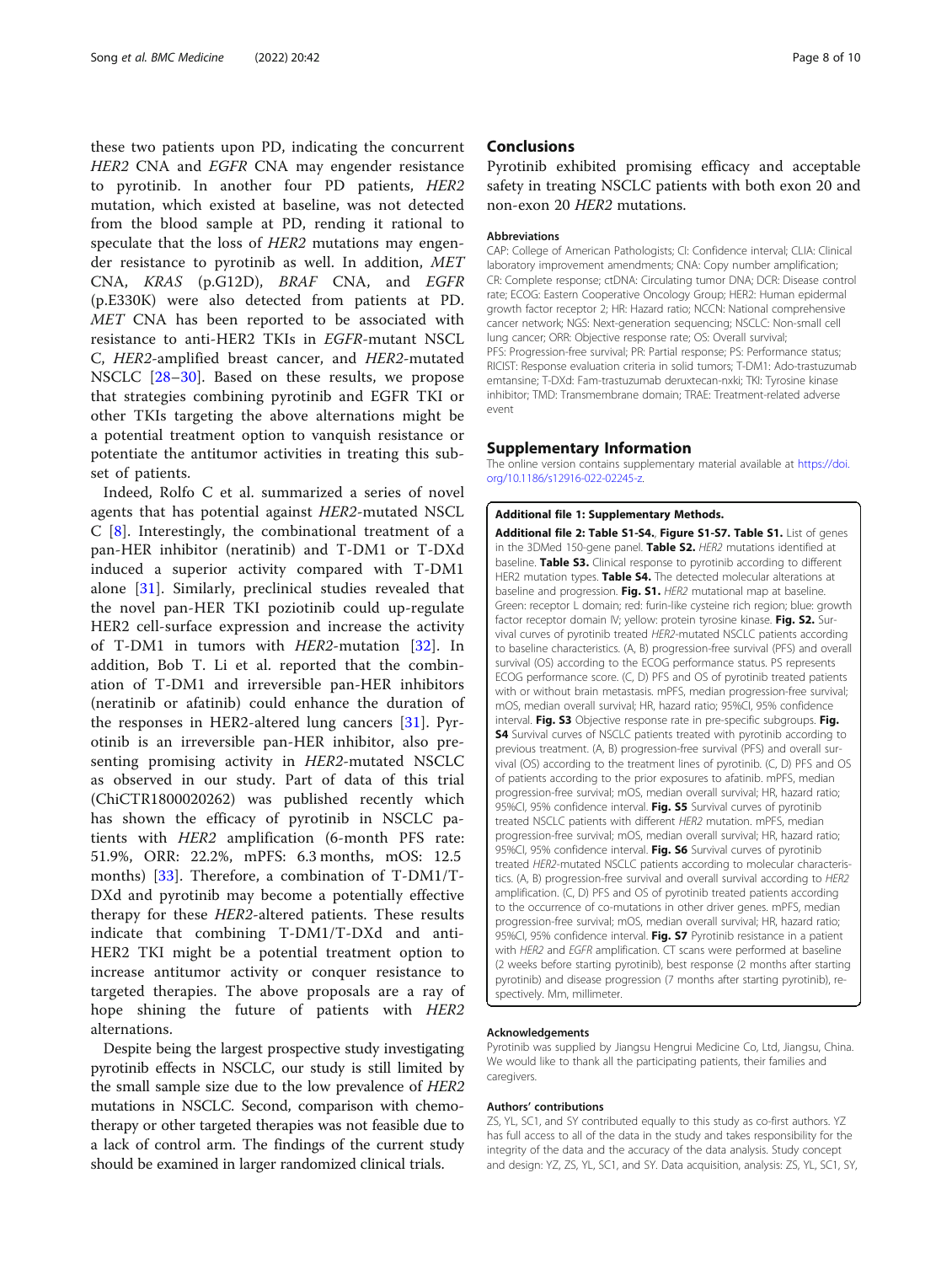#### <span id="page-8-0"></span>Funding

This study was granted by Foundation of CSCO-Hengrui (Z. Song, Y-HR2019- 0173). The funders had no role in study design, data collection and analysis, decision to publish, or preparation of the manuscript.

#### Availability of data and materials

The datasets used and/or analyzed during the current study are available from the corresponding author upon reasonable request.

#### **Declarations**

#### Ethics approval and consent to participate

The study protocol was approved by each site's institutional review board in accordance with the Declaration of Helsinki and Good Clinical Practice guidelines. Written informed consent was provided by each patient before the onset of any trial-related treatment.

#### Consent for publication

Not applicable.

#### Competing interests

Yiping Zhang has read the journal's policy, and the authors of this manuscript have the following competing interests: SC1 and TB are employees of 3D Medicines Inc. CG and SC2 contributed to this study when they were employees of 3D Medicines Inc. The remaining authors declare no conflict of interest.

#### Author details

<sup>1</sup>Department of Clinical Trial, Zhejiang Cancer Hospital, Hangzhou 310022, China. <sup>2</sup> Department of Respiratory Diseases, The First Affiliated Hospital of Wenzhou Medical University, Wenzhou 325000, China. <sup>3</sup>The Medical Department, 3D Medicines Inc., Shanghai 201114, China. <sup>4</sup>Department of Radiotherapy, Taizhou Central Hospital, Affiliated Hospital of Taizhou University, Taizhou 318000, China. <sup>5</sup>Department of Respiratory Disease, Ningbo Medical Center, Lihuili Eastern Hospital, Ningbo 315001, China. <sup>6</sup>Department of Medical Oncology, the Second Affiliated Hospital, School of Medicine, Zhejiang University, Hangzhou 310009, China. <sup>7</sup>Department of Thoracic Surgery, Cixi People Hospital, Ningbo 315300, China. <sup>8</sup>Department of Respiratory Disease, Taizhou Hospital, Taizhou 317000, China. <sup>9</sup>Department of Medical Oncology, Taizhou Cancer Hospital, Hangzhou 317500, China. <sup>10</sup>Department of Respiratory Diseases, the Affiliated Ningbo No. 1 Hospital, School of Medicine, Ningbo University, Ningbo 315001, China. <sup>11</sup> Department of Radiation and Medical Oncology, The Second Affiliated Hospital of Wenzhou Medical University, Wenzhou 325000, China. 12Department of Respiratory Diseases, Guangfu Hospital, Jinhua 321000, China. 13Department of Medical Oncology, Jinhua Central Hospital, Jinhua 321000, China. <sup>14</sup>Department of Respiratory Diseases, Huzhou Central Hospital, Huzhou 313003, China. 15Department of Chemotherapy, Zhejiang Cancer Hospital, Hangzhou 310022, China. <sup>16</sup>Department of Medical Oncology, Zhejiang Cancer Hospital, 1 East Banshan Road, Hangzhou 310022, China. <sup>17</sup>Shanghai Lung Cancer Center, Shanghai Chest Hospital, Shanghai Jiao Tong University, Shanghai 20030, China.

#### Received: 12 October 2021 Accepted: 10 January 2022 Published online: 01 February 2022

#### References

- 1. Kris MG, Camidge DR, Giaccone G, Hida T, Li BT, O'Connell J, et al. Targeting HER2 aberrations as actionable drivers in lung cancers: phase II trial of the pan-HER tyrosine kinase inhibitor dacomitinib in patients with HER2-mutant or amplified tumors. Ann Oncol. 2015;26(7):1421–7. [https://doi.org/10.1093/a](https://doi.org/10.1093/annonc/mdv186) [nnonc/mdv186](https://doi.org/10.1093/annonc/mdv186).
- 2. Dziadziuszko R, Smit EF, Dafni U, Wolf J, Wasąg B, Biernat W, et al. Afatinib in NSCLC with HER2 mutations: results of the prospective, open-label phase II NICHE trial of European Thoracic Oncology Platform (ETOP). J Thorac Oncol. 2019;14(6):1086–94. [https://doi.org/10.1016/j.jtho.2019.02.017.](https://doi.org/10.1016/j.jtho.2019.02.017)
- 3. Awada A, Colomer R, Inoue K, Bondarenko I, Badwe RA, Demetriou G, et al. Neratinib plus paclitaxel vs trastuzumab plus paclitaxel in previously untreated metastatic ERBB2-positive breast cancer: the NEfERT-T randomized clinical trial. JAMA Oncol. 2016;2(12):1557–64. [https://doi.org/1](https://doi.org/10.1001/jamaoncol.2016.0237) [0.1001/jamaoncol.2016.0237.](https://doi.org/10.1001/jamaoncol.2016.0237)
- 4. Li BT, Shen R, Buonocore D, Olah ZT, Ni A, Ginsberg MS, et al. Adotrastuzumab emtansine for patients with HER2-mutant lung cancers: results from a phase II basket trial. J Clin Oncol. 2018;36(24):2532–7. [https://doi.](https://doi.org/10.1200/JCO.2018.77.9777) [org/10.1200/JCO.2018.77.9777.](https://doi.org/10.1200/JCO.2018.77.9777)
- 5. Tsurutani J, Iwata H, Krop I, Jänne PA, Doi T, Takahashi S, et al. Targeting HER2 with trastuzumab deruxtecan: a dose-expansion, phase I study in multiple advanced solid tumors. Cancer Discov. 2020;10(5):688–701. [https://](https://doi.org/10.1158/2159-8290.CD-19-1014) [doi.org/10.1158/2159-8290.CD-19-1014](https://doi.org/10.1158/2159-8290.CD-19-1014).
- 6. Mazieres J, Barlesi F, Filleron T, et al. Lung cancer patients with HER2 mutations treated with chemotherapy and HER2-targeted drugs: results from the European EUHER2 cohort. Ann Oncol. 2016;27(2):281–6. [https://doi.](https://doi.org/10.1093/annonc/mdv573) [org/10.1093/annonc/mdv573.](https://doi.org/10.1093/annonc/mdv573)
- Hartmann JT, Lipp HP. Toxicity of platinum compounds. Expert Opin Pharmacother. 2003;4(6):889–901. <https://doi.org/10.1517/14656566.4.6.889>.
- 8. Rolfo C, Russo A. HER2 mutations in non-small cell lung cancer: a Herculean effort to hit the target. Cancer Discov. 2020;10(5):643–5. [https://doi.org/10.11](https://doi.org/10.1158/2159-8290.CD-20-0225) [58/2159-8290.CD-20-0225.](https://doi.org/10.1158/2159-8290.CD-20-0225)
- 9. Blair HA. Pyrotinib: First Global Approval. Drugs. 2018;78(16):1751–5. [https://](https://doi.org/10.1007/s40265-018-0997-0) [doi.org/10.1007/s40265-018-0997-0.](https://doi.org/10.1007/s40265-018-0997-0)
- 10. Wang Y, Jiang T, Qin Z, Jiang J, Wang Q, Yang S, et al. HER2 exon 20 insertions in non-small-cell lung cancer are sensitive to the irreversible pan-HER receptor tyrosine kinase inhibitor pyrotinib. Ann Oncol. 2019;30(3):447– 55. [https://doi.org/10.1093/annonc/mdy542.](https://doi.org/10.1093/annonc/mdy542)
- 11. Zhou C, Li X, Wang Q, Gao G, Zhang Y, Chen J, et al. Pyrotinib in HER2 mutant advanced lung adenocarcinoma after platinum-based chemotherapy: a multicenter, open-label, single-arm, phase II study. J Clin Oncol. 2020;38(24):2753–61. <https://doi.org/10.1200/JCO.20.00297>.
- 12. Eisenhauer EA, Therasse P, Bogaerts J, Schwartz LH, Sargent D, Ford R, et al. New response evaluation criteria in solid tumours: revised RECIST guideline (version 1.1). Eur J Cancer. 2009;45(2):228–47. [https://doi.org/10.1016/j.ejca.2](https://doi.org/10.1016/j.ejca.2008.10.026) [008.10.026](https://doi.org/10.1016/j.ejca.2008.10.026).
- 13. Su D, Zhang D, Chen K, Lu J, Wu J, Cao X, et al. High performance of targeted next generation sequencing on variance detection in clinical tumor specimens in comparison with current conventional methods. J Exp Clin Cancer Res. 2017;36(1):121. [https://doi.org/10.1186/s13046-017-](https://doi.org/10.1186/s13046-017-0591-4) [0591-4](https://doi.org/10.1186/s13046-017-0591-4).
- 14. Wang Z, Duan J, Cai S, Han M, Dong H, Zhao J, et al. Assessment of blood tumor mutational burden as a potential biomarker for immunotherapy in patients with non-small cell lung cancer with use of a next-generation sequencing cancer gene panel. JAMA Oncol. 2019;5(5):696-702. [https://doi.](https://doi.org/10.1001/jamaoncol.2018.7098) [org/10.1001/jamaoncol.2018.7098](https://doi.org/10.1001/jamaoncol.2018.7098).
- 15. Fossella FV, DeVore R, Kerr RN, Crawford J, Natale RR, Dunphy F, et al. Randomized phase III trial of docetaxel versus vinorelbine or ifosfamide in patients with advanced non-small-cell lung cancer previously treated with platinum-containing chemotherapy regimens. The TAX 320 Non-Small Cell Lung Cancer Study Group. J Clin Oncol. 2000;18(12):2354–62. [https://doi.](https://doi.org/10.1200/JCO.2000.18.12.2354) [org/10.1200/JCO.2000.18.12.2354.](https://doi.org/10.1200/JCO.2000.18.12.2354)
- 16. Garon EB, Ciuleanu TE, Arrieta O, Prabhash K, Syrigos KN, Goksel T, et al. Ramucirumab plus docetaxel versus placebo plus docetaxel for second-line treatment of stage IV non-small-cell lung cancer after disease progression on platinum-based therapy (REVEL): a multicentre, double-blind, randomised phase 3 trial. Lancet. 2014;384(9944):665–73. [https://doi.org/10.1](https://doi.org/10.1016/S0140-6736(14)60845-X) [016/S0140-6736\(14\)60845-X.](https://doi.org/10.1016/S0140-6736(14)60845-X)
- 17. Li BT, Smit EF, Goto Y, Nakagawa K, Udagawa H, Mazières J, et al. Trastuzumab deruxtecan in HER2-mutant non-small-cell lung cancer. N Engl J Med. 2021. <https://doi.org/10.1056/NEJMoa2112431>.
- 18. Robichaux JP, Elamin YY, Vijayan RSK, Nilsson MB, Hu L, He J, et al. Pancancer landscape and analysis of ERBB2 mutations identifies poziotinib as a clinically active inhibitor and enhancer of T-DM1 activity. Cancer Cell. 2020; 37(3):420. <https://doi.org/10.1016/j.ccell.2020.03.003>.
- 19. Friedlaender A, Subbiah V, Russo A, Banna GL, Malapelle U, Rolfo C, et al. EGFR and HER2 exon 20 insertions in solid tumours: from biology to treatment. Nat Rev Clin Oncol. 2021;19(1):51–69. [https://doi.org/10.1038/s41](https://doi.org/10.1038/s41571-021-00558-1) [571-021-00558-1.](https://doi.org/10.1038/s41571-021-00558-1)
- 20. Arcila ME, Chaft JE, Nafa K, Roy-Chowdhuri S, Lau C, Zaidinski M, et al. Prevalence, clinicopathologic associations, and molecular spectrum of ERBB2